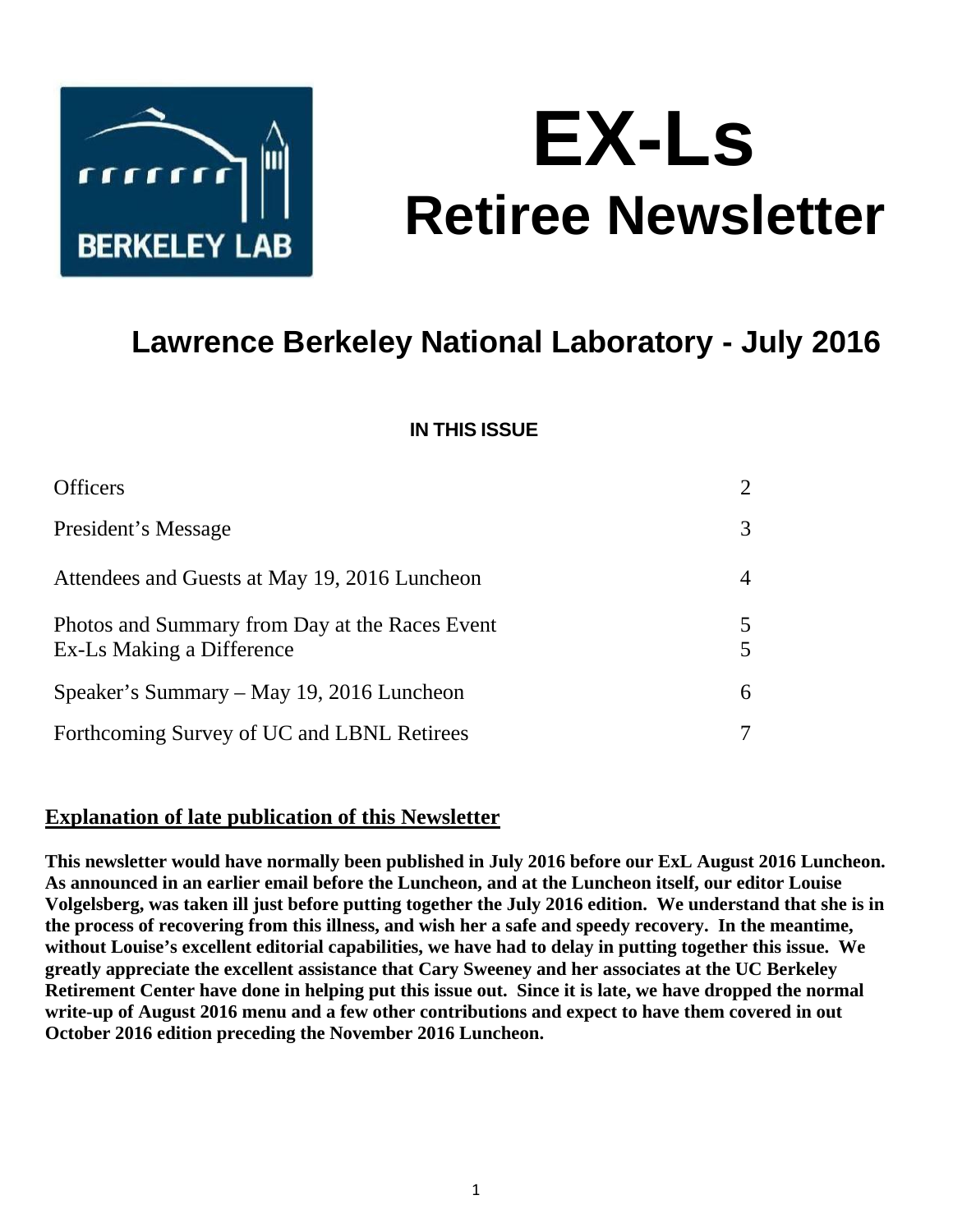#### **EX-Ls EXPRESS** – **August 2016**

#### *Deadline for Newsletter submittals is 7 days after the Board meeting.*

#### **EX-Ls BOARD OF DIRECTORS**

| President:                         | Cheryl Fragiadakis        |
|------------------------------------|---------------------------|
| 1st Vice-President:                | Lee Schroeder             |
| 2nd Vice-President:                | Henry Rutkowski           |
| Secretary:                         | <b>Esther Schroeder</b>   |
| Treasurer:                         | <b>Kay Bristol</b>        |
| Membership:                        | Patti Powers-Risius       |
| Activities:                        | Vicky Jared               |
| <b>LBNL</b> Liaison:               | <b>Armando Viramontes</b> |
| <b>CUCRA/AROHE Representative:</b> | Janis Dairiki             |
| <b>UCBRC</b> Policy Board:         | <b>Richard Sexto</b>      |
|                                    | <b>Trudy Forte</b>        |
| Editor EX-Ls EXPRESS:              | Louise Vogelsberg         |

Webmaster – www.lbl.gov/EX-Ls Richard Baker

#### **PAST PRESIDENTS**

| Connie Grondona-2015                       |                                                  |
|--------------------------------------------|--------------------------------------------------|
| Trudy Forte-2014                           | $Tom$ Beales $-2000$                             |
| Joe Jaklevic-2012-2013                     | Ken Mirk $-1999$                                 |
| Rollie Otto $-2011$                        | Paul Hernandez $-1998$                           |
| Richard Sextro $-2010$                     | Clay Sealy $-$ 1996-1998                         |
| Don Grether $-2009$                        | Igor Blake $-$ 1994-1996                         |
| Jose Alonso $-2008$                        | Conway Peterson $-$ 1992-1994                    |
|                                            | Janis Dairiki $-2007$ Howard Browne $-1990-1992$ |
| John Kadyk $-2006$<br>Gene Binnall $-2005$ | Ethel Skyrdlinski - 1989<br>Ål Amon - 1988       |
| $Sig Rogers - 2004$                        | $Ken Lou - 1987$                                 |
| Bob Fulton $-2003$                         | Virginia Cherniak - 1986                         |
| Bob Birge $-2002$                          | Bill Bigelow-1985                                |
| Per Dahl - 2001                            | Ted Bowers $-1981-1984$                          |

#### **2016 CALENDAR OF BOARD MEETINGS & LUNCHEONS**

| <b>Board:</b>    | Luncheon:                     |
|------------------|-------------------------------|
| October 13, 2016 | Nov $17, 2016$ : Hs Lordships |

Board Meetings start at **3:00 p.m.**, usually in 70A-3377 (that's in the conference room addition to Perseverence Cafeteria) at the Lab, but subject to change at the last minute, so check with a Board member if you plan on attending. We welcome attendance by interested members.

#### **OFFICE ADDRESS:**

**Our mailing address is:** LBNL EX-Ls 101 University Hall Berkeley, CA 94720

**Photo Site:** http://picasaweb.google.com/exLpics **Photo Czar:** Ned Dairiki

**Website:** www.lbl.gov/EX-Ls

**Webmaster:** UC Berkeley Retirement Center

**EX-Ls Honorary Life Members**

| Shirley Ashley |  |
|----------------|--|
| 3ud Larsh      |  |

Ingeborg Henle Bud Larsh Patrick Cullinane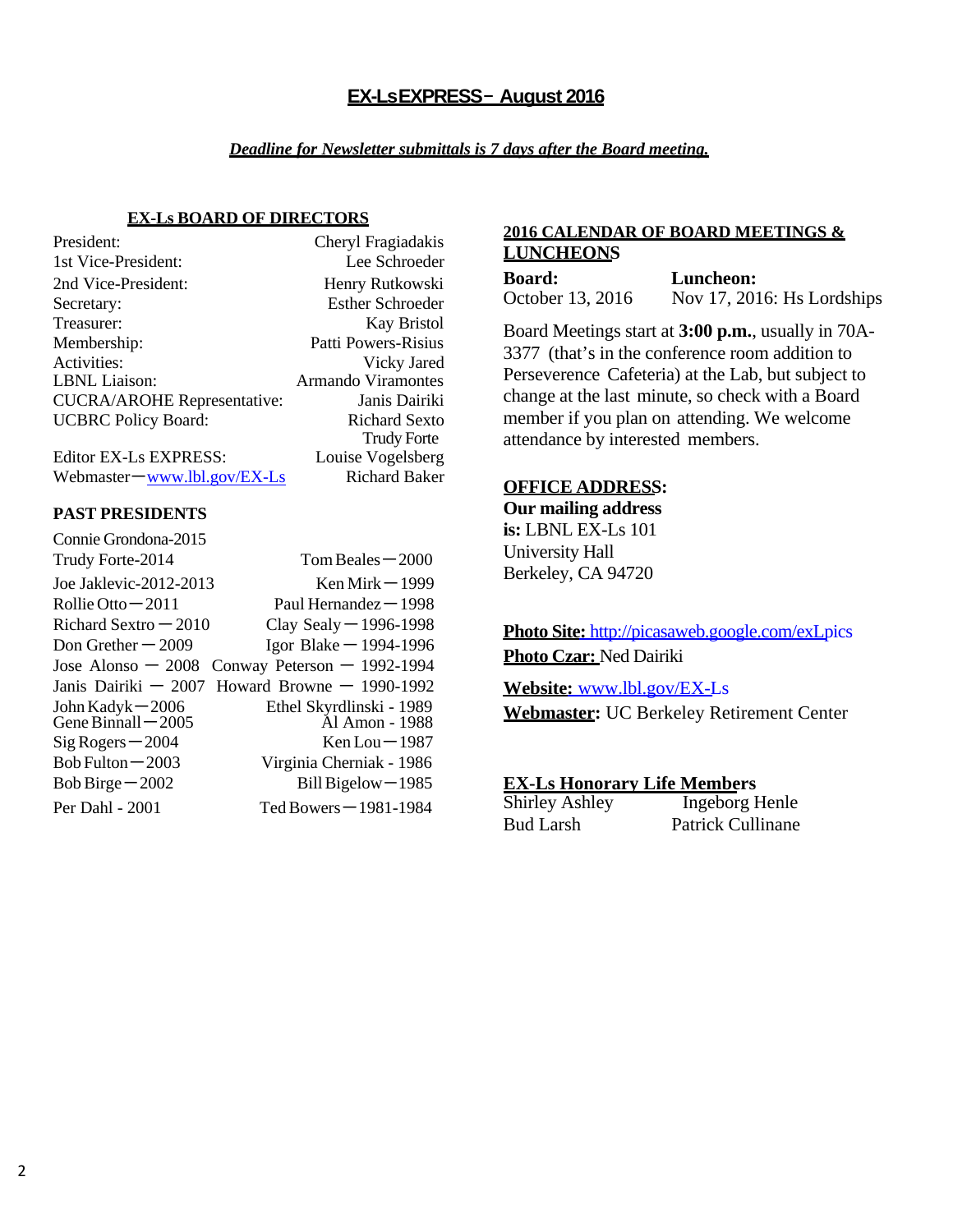#### **PRESIDENT'S MESSAGE Cheryl Fragiadakis**

Greetings— once again we are pleased to have a newsletter with lots of good information on what has happened recently, and invitations to you to participate in future activities. Not to steal anyone's thunder, but let me note a few highlights:

First—We welcome new Lab Director, Mike Witherell, whose bio you can find online http://www.lbl.gov/lableadership/director/ but briefly, is a former director of FermiLab, and until recently, Vice Chancellor of Research at UCSB. The Ex-Ls Board was pleased to have an informal meeting with Mike on July 21, and more importantly, Mike will be addressing all of you who can attend the next luncheon meeting Thursday August 18 at Hs Lordship's; registration details are elsewhere in the newsletter and on the website. The title is: "Overview of the Lab and a Glimpse into the Future." We try to program a Lab update every year or two—it is amazing and wonderful how the Lab continues to develop and grow, and this version should be particularly special as it will include the vision of the new director.

We have one more luncheon in 2016—Thursday, November 17. Lee Schroeder is developing an interesting speaker for this meeting as well, so you might want to pencil in the date now (or do the electronic equivalent!)

Next---A relatively new initiative the Board is supporting is the fund raising for a Post-Doc Fellowship program by the Berkeley Lab Foundation– a program meant to support postdocs from underrepresented communities. The Foundation hopes for contributions from retirees and from current employees. There will be a letter solicitation, and also a button on the Berkeley Lab Foundation web site, "Donate Now", by which anyone can make donations. All donations are tax deductible. See the brief write-up on page 5 for website.

In June, the Lab hosted its second annual Lab reception for new retirees—see elsewhere in the newsletter for a summary, and soon on-line for photos (http://retirement.berkeley.edu/ex-ls). I would like to thank the Lab for honoring the new retirees and hosting such a welcoming event. And particularly I would like to thank Connie Grondona, Trudy Forte, Vicky Jared, Patti Powers-Risius, and Lee Schroeder for their work to get the event planned and executed.

Remember—please let us know what you'd like in terms of speakers, activities, or whatever—email is the best (we'll be putting email of some or most of the officers on the website, so it will be available whenever you like.)

Finally—Regarding the Board itself, I am pleased to announce that Kathy Bjornstad has taken over the luncheon coordination responsibility from Vicky Jared, effective January 1, 2017, Kathy has already made it to one Board meeting—welcome aboard and thanks for stepping up, Kathy! We have another position coming available as of January 1; this is Membership coordinator, taking over from Patti Powers-Risius, who has ably served for many years. The Membership Coordinator has maintained the membership list and coordinated with the treasurer and mailing list manager. Depending on the membership model we continue with, the duties may be fairly light, focusing on coordinating with the UCBRetirement Center on getting new names into the mailing list, etc. Anyone interested should contact me or Lee Schroeder.

All the best to all of you!

Cheryl

Next Luncheon: November 17, 2016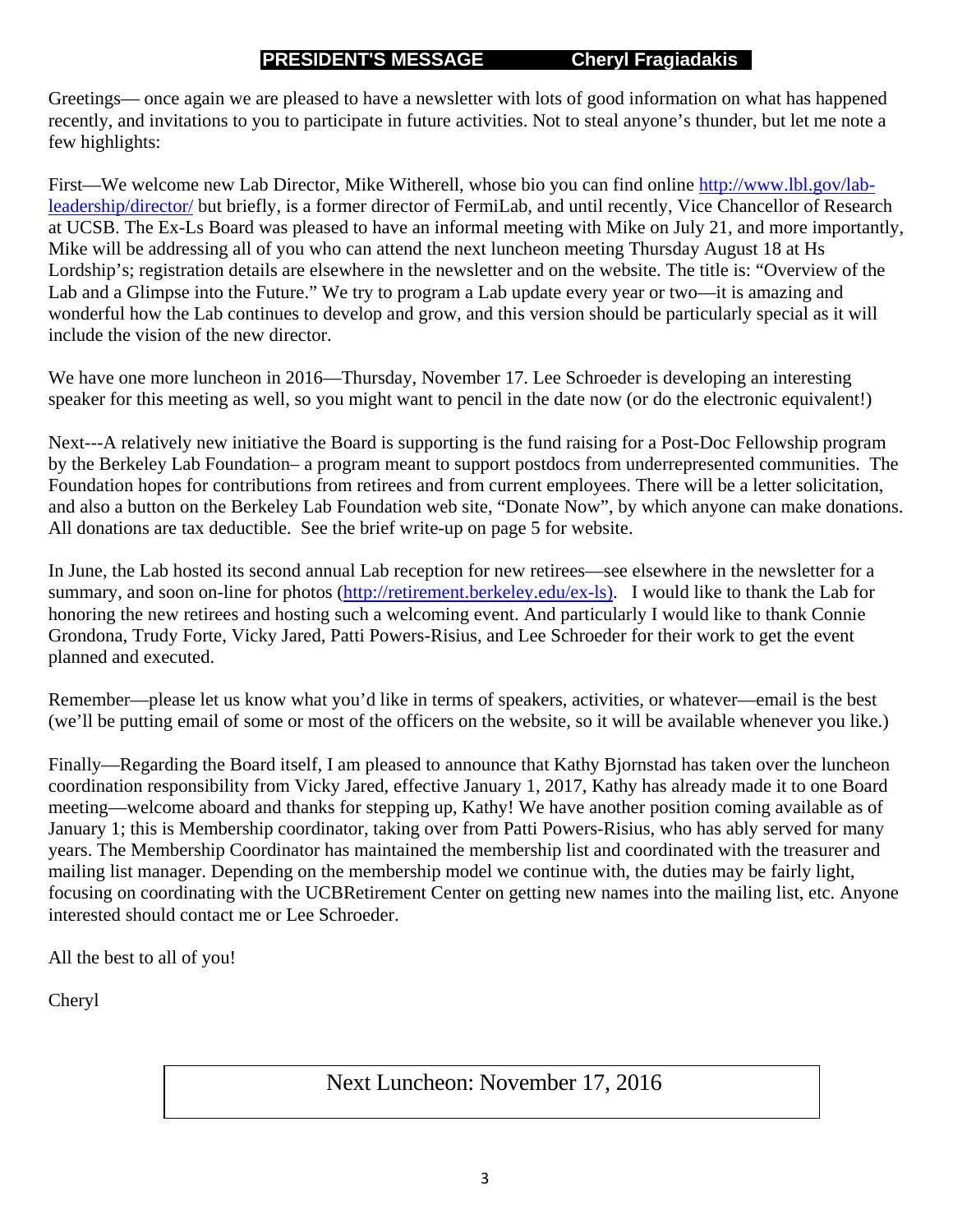#### **ATTENDEES AND GUESTS AT MAY 19 , 2016 LUNCHEON**

| Marie & Ray Alberti        | <b>Richard LaPierre</b>                                                           |
|----------------------------|-----------------------------------------------------------------------------------|
| John Allen                 | Almon Larsh                                                                       |
| Winnie Baker               | Doug McWilliams                                                                   |
| <b>Andrys Basten</b>       | <b>AnnMarie Mitchell</b>                                                          |
| Regina Beatus              | Ken Mirk                                                                          |
| Roy Benedict               | Mary Mobley                                                                       |
| Gene & Myrna Binnall       | <b>Torben Moller</b>                                                              |
| Kathy Bjornstad            | Ndancy & Vic Montoya                                                              |
| Igor Blake                 | Maudie Noyd                                                                       |
| <b>Kay Bristol</b>         | Patti Owen                                                                        |
| Nancy Brown                | Dr. & Mrs. Morton Paley                                                           |
| Jerry Bucher               | <b>Fred Perry</b>                                                                 |
| Cate & Bruce Burkhart      | <b>Conway Peterson</b>                                                            |
| <b>Shireen Burns</b>       | <b>Martin Pollard</b>                                                             |
| Geores Buttner             | <b>Patti Powers-Risius</b>                                                        |
| Gretchen Carlson & Ion     | <b>Mike Press</b>                                                                 |
| Elioff                     | <b>Sharon Primbsch</b>                                                            |
| George & Abby Chang        | Zona Roberts                                                                      |
| Freida & Thompson Conkle   | Don Rondeau                                                                       |
| K. Patricia Cross          | Henry & Linda Rutkowski                                                           |
| Patrick Cullinane          | Paul Salz and Rei McColley                                                        |
| Janis & Ned Dairiki        | Lee Schroeder                                                                     |
| Diane D'Aoust              | Clay Sealy                                                                        |
| <b>Eleanor Dahl</b>        | <b>Brenda Shank</b>                                                               |
| Robert Dibble              | R.P. Singh                                                                        |
| Genevieve Dreyfus          | <b>Betsy Smith</b>                                                                |
| <b>Andrew Dubois</b>       | Laura Spurrier                                                                    |
| Laurel Egenberger          | Frank & Marie Agnes Stephens                                                      |
| Linda & John Ellwood       | Cary Sweeney                                                                      |
| Norma Esherick             | Tom & Susan Tenforde                                                              |
| <b>Trudy Forte</b>         | Al Thompson                                                                       |
| George Goldman             | <b>William Turner</b>                                                             |
| Rick Gough                 | <b>Eugene Veklerov</b>                                                            |
| <b>Bruce Goya</b>          | Trudy Washburn                                                                    |
| Jim Greer                  | June Wong                                                                         |
| Donald & Becky Grether     | Ken Woolfe & Bobbie Klezmer                                                       |
| Connie & Ed Grondona       | Allan Zalkin                                                                      |
| John Gurule                |                                                                                   |
| Jun Hamamoto               | Guests: Margaret Scott, Speaker, Betty Eng, Debbie Reily and Amy Self             |
| <b>Lillian Hawkins</b>     | (Belmont Village Representatives).                                                |
| Gordon Hawkins             | Laura Crymble (Fidelity Representative)                                           |
| Cornelius & Barbara Hopper |                                                                                   |
| Sara Ishikawa              |                                                                                   |
| Joe Jaklevic               | Guests Attending Talk Only: Margaret Barbee, Kathy & Tom Brady, Sara              |
| Vicky & Richard Jared      | Holmes, Judy Kawamoto, Philip McGough, John McNulty, Maria & James                |
| Jowdy Johnson              | Pann, Barbara Maslyn, Joyce & Sid Putnam                                          |
| Caroline Kane              |                                                                                   |
| Jame Kaneko                | <b>Raffle Prize Winners:</b> Winnie Baker, Jerry Bucher, Don Grether, Rick Gough, |
| Rachel Kimball             | Jowdy Johnson                                                                     |
| Ferenc & Laura Kovac       |                                                                                   |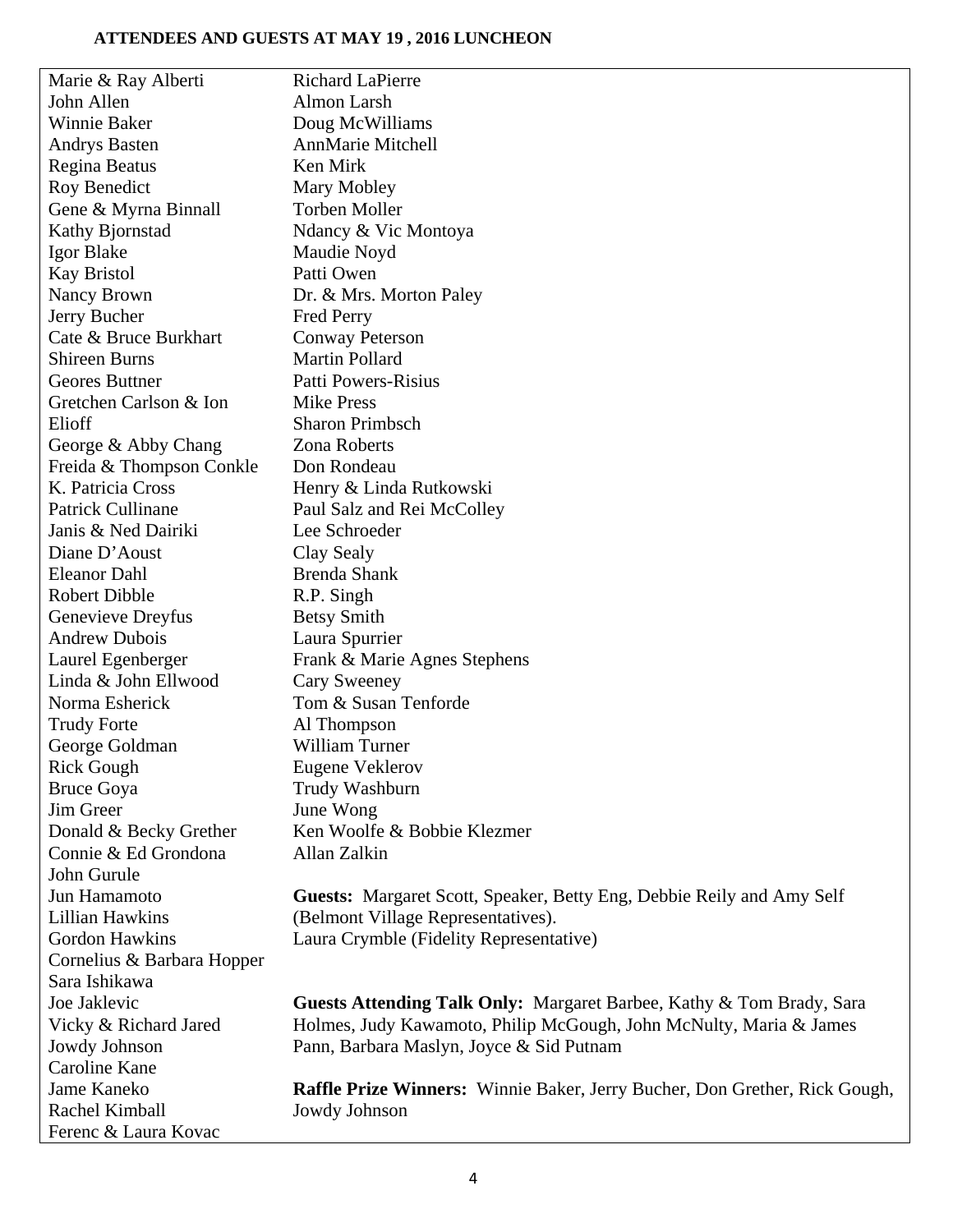## **14th ANNUAL DAY AT THE RACES EVENT**

Friday, May 6 was the Fourteenth Annual UCRAB "Day at the Races" at Golden Gate Fields. You most likely received an email announcement from UCRAB to join in this field trip. The price to attend is reasonable for what it includes: reserved seating in the Turf Club, valet parking, entrance fee, daily racing program, excellent food buffet style, drinks and of course watching/betting on the races. There is a section of the Turf Club reserved just for UCRAB/EX-Ls



attendees so we are all seated together. What made this one different was it took place on a very special day--The Kentucky Oaks Stakes Race. Fans



celebrated in fashion and merriment in honor of the fourth highest attended horse race in the U.S.

The Day at the Races is also a fund raiser for an excellent cause. A portion of the proceeds are set aside for scholarships awarded to graduating seniors at Oakland High Schools and matched by the UC President's Office. If you have an opportunity to join in this event next year you won't be disappointed at all. Not only will you have an enjoyable day at the races, students will benefit too.

Diane D'Aoust, Vicky & Richard Jared joined Iola James and other UCRAB staff at the winner's circle for picture taking after the UCB designated race ended. Perhaps next year you might consider attending the races and helping a good cause.



#### **EX-Ls MAKING A DIFFERENCE**

Many of us who love the lab are concerned about the impact tight federal funding is having on both our ability to perform cutting edge basic and applied research and to attract talented young scientists to our workforce. As we see postdoctoral fellows struggle to fund themselves, we worry that we may be losing a generation of scientists. The EX-L Board has decided to address this problem directly by working with the Berkeley Lab Foundation to provide funding for the Lawrence Fellows - a program designed to support postdocs from underrepresented communities at the lab. This will be the lab's inaugural annual fund, and you can be a founding donor by giving online at www.berkeleylabfoundation.org. Donations made to the Berkeley Lab Foundation are tax-deductible.

We will also be sending out a mailing for those who prefer to make their gifts by check. We hope to have strong participation from retirees in this critical program -- it's a way we can each do something simple to make the lab a better place, and support the future of scientific discovery. The EX-Ls Board is looking forward to introducing members to the funded fellow -- or fellows! -- next year.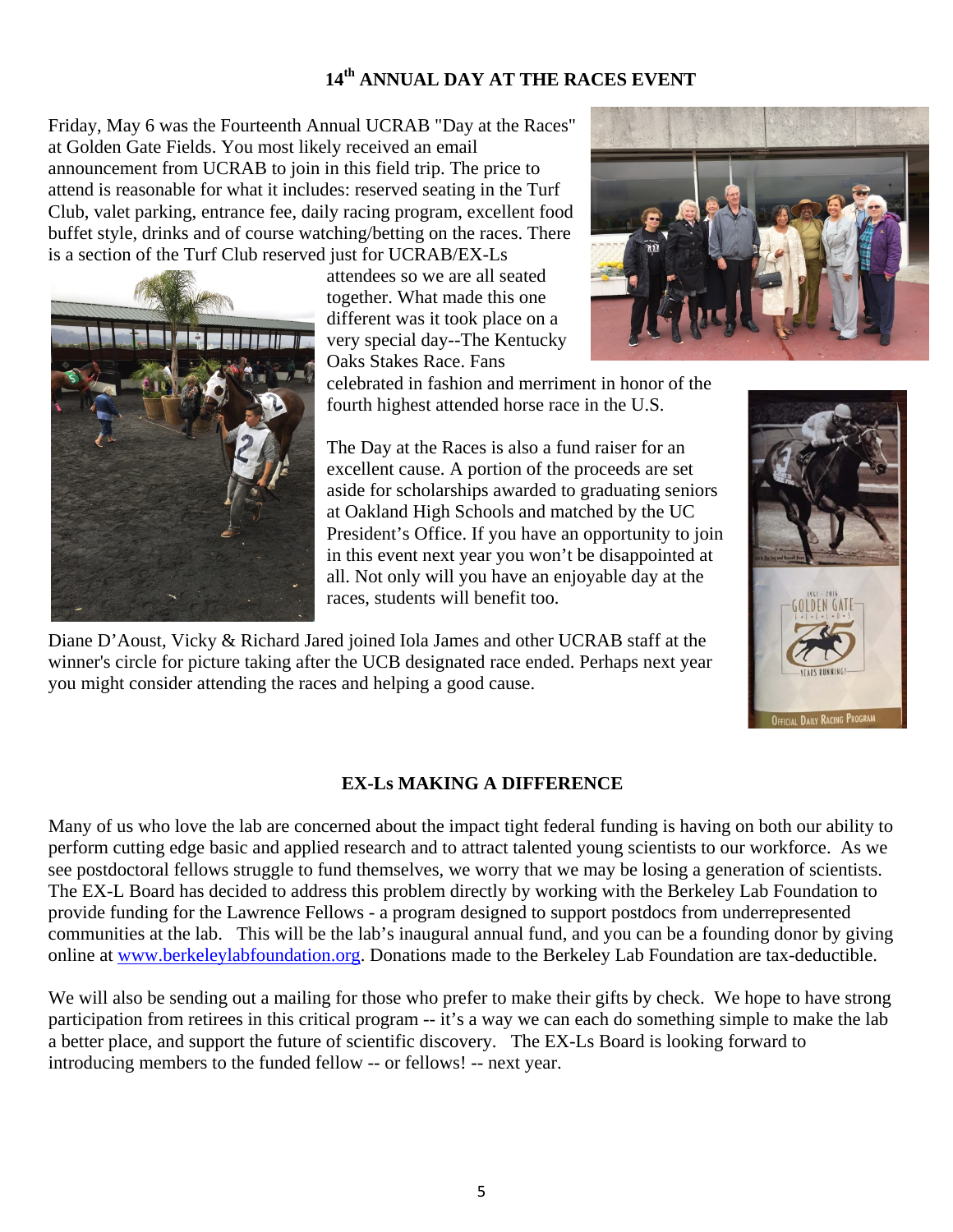#### **May 19, 2016 EX-LS LUNCHEON SPEAKER'S SUMMARY**



May 2016 Ex-L Luncheon Presentation: "Belmont Village Albany: A Seniors Housing Community Built in Affiliation with UC Berkeley (Margaret Scott, CIO Belmont Village Senior Living).

Margaret Scott (Belmont Chief Investment Officer) provided an overview, to a packed audience of 100+ people (Ex-L'ers + visitors), of the Belmont Village Albany, which broke ground in January 2016. There are 24 such Belmont Village units spread across the U.S., with 3 under construction, including one in Mexico City. The Albany facility is projected to be available for occupants in the fall of 2017. A unique feature of this new facility for independent living, assisted living and memory care, is that it is being done in affiliation with UC Berkeley to promote collaboration on programs and research. The Albany facility, available to all UCB, UCOP and LBNL faculty and staff will include, among other things: a technology center, theater, fitness center, salon, Town Hall for lectures and meetings, and regular shuttles to the UCB campus, with chef-prepared meals in its dining areas, as well as catering. Medical facilities include a Diabetes Center of Excellence, with licensed nurses on-site 24/7 to manage medications and wellness, including mild cognitive impairment and Alzheimer's support. Belmont Village Albany will be located in the University Village in Albany, about 3 miles from the UC Berkeley campus. During the construction phase a Planning Committee, made up of UC Berkeley people, including Ex-L's Donald Grether and UC Retirement Center's Ex-L-contact Cary Sweeney, has helping to provide planning guidance to the Belmont Village group. Priority status for occupants for leasing and unit selection will be 90% to UC-affiliated retirees and 10% to Albany residents. A waitlist has been started in May 2016, to sign up for the waitlist an application must be filled out and a payment of \$5000 refundable waitlist fee is required. About 43 independent living units (1-2 bedrooms, starting at \$5700/month), about 99 assisted living units (studio + 1-bedroom, starting at \$6100/month) and about 33 memory-care units (studio plan, starting at \$8100/month) are planned; with costs including meals, transportation and other amenities. Margaret Scott's presentation was followed by a lengthy Q&A period in which three (3) Belmont Village representatives answered questions from the audience, as well as one-on-one discussions afterwards. Further information regarding Belmont Village and Belmont/Albany can be found by contacting : Betty Eng, Belmont Village Community Relations at 510-525-4554 or info@belmontvillage.com. Shown below is an artist's conception of Belmont Village Albany, as it will appear after completion. The figure is from Margaret Scott's presentation.

Lee Schroeder, Ex‐L 1st Vice President